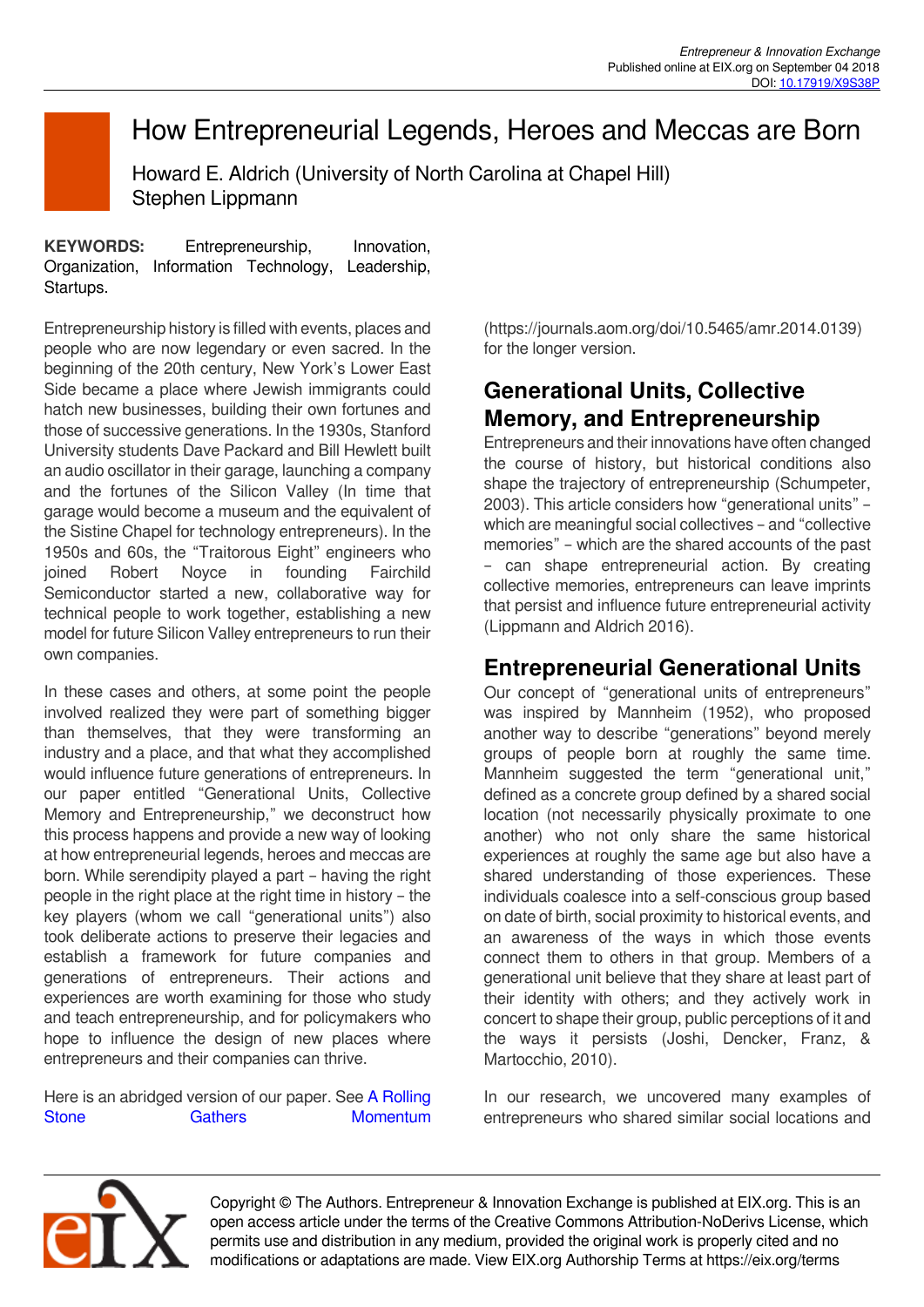#### *(Aldrich & Lippmann, 2018)* Page 2

moved through similar experiences in a region at the same time, as we will point out. They were connected not only by their shared experiences but also but a common understanding of what those experiences meant for the region's economy. Although they often were similar in age, more important was their shared interpretation of their experiences.

We therefore define *entrepreneurial* generational units *as groups of entrepreneurs who emerge within meaningful local or regional spaces and are reflexive and self-aware*. This concept focuses our attention on the ways in which historical contexts imprint social groups in a specific location and time, and continue to influence them over time. By shaping memories of themselves, their formation and their histories, generational units of entrepreneurs imprint themselves in the collective memory and provide a framework that shapes future entrepreneurial action.

### **The Development of Entrepreneurial Generational Units:**

### *Catalysts + Triggering Events that Result in the Emergence of Generational Units*

In this section, we argue that generational units of entrepreneurs emerge through an interaction among important catalysts – including pioneering individuals and points of common reference that we label "boundary objects" – alongside important triggering events in the social landscape.

#### **Pioneers**

Under certain conditions, pioneering entrepreneurs (whom we define to be entrepreneurs who are the earliest founders of new kinds of businesses in an area) can exert substantial influence over the course of events in a region. For instance, the famous "Traitorous Eight" engineers who joined Robert Noyce in founding Fairchild Semiconductor in the 1950s and 1960s made use of cooperation, transparency and openness to foster a high rate of innovation in the region. They also created the more consensually oriented organizational forms that continue to dominate Silicon Valley to this day. Another example from Silicon Valley was the flow of spinouts from Xerox Parc in the 1970s and 1980s. Hiltzik (1999) chronicled the stories of scientists, engineers, administrators and executives who developed much of the technology of personal computers and the internet. Through shared experiences at Xerox Parc and then in their separate organizations, they constituted a new generational unit in Silicon Valley that expanded the frontiers of high technology.

#### **Boundary Objects**

The actions of pioneering entrepreneurs can result in a coalescence around shared symbols, objects and ideas, such as a successful local firm that becomes legendary, a buzz word that captures the "feel" of a location, and a charismatic leader who champions local causes (Star & Griesemer, 1989). It doesn't matter if what entrepreneurs "believe" about their area is literally true. What matters is that the people involved *perceive* that it is true and so taken for granted that they spend little or no time discussing its veracity. Consider the term "startup scene," which functions like a boundary object in this context: it can reference a physical place, a collection of individuals, and an aspirational claim to be taken seriously by journalists who report on technological innovation. Boundary objects stimulate members of generational units to perceive that they share a strong basis of collective identity and collaborative action (Phillips, Lawrence, & Hardy, 2004). That perception becomes strong enough to motivate collective action.

### **Triggering Events**

Social and historical events generate new roles for social actors in a region. To the extent that people take on new roles that involve business development, startups, fund-raising and other activities that involve them in entrepreneurial activities, such roles contribute to the growth of entrepreneurial units. People begin meeting one another in contexts where they must consider the well-being of the entire region, rather than just their own small piece of it. The disruptive nature of triggering events creates periods of susceptibility, during which entrepreneurs and industries are highly sensitive to external influences (Marquis & Tilcsik, 2013). We focus on two that are particularly salient for the emergence of entrepreneurial generational units: migration and nascency.

**Migration:** Migration can create periods of susceptibility during which groups of entrepreneurs are likely to emerge as generational units. Immigrant entrepreneurs often form cohesive communities in their destination cities (Sepulveda, Syrett, & Lyon, 2011). For example, Jewish immigrants to New York around the turn of the twentieth century were concentrated on the Lower East Side, often working in the same narrow range of occupations and industries. These immigrants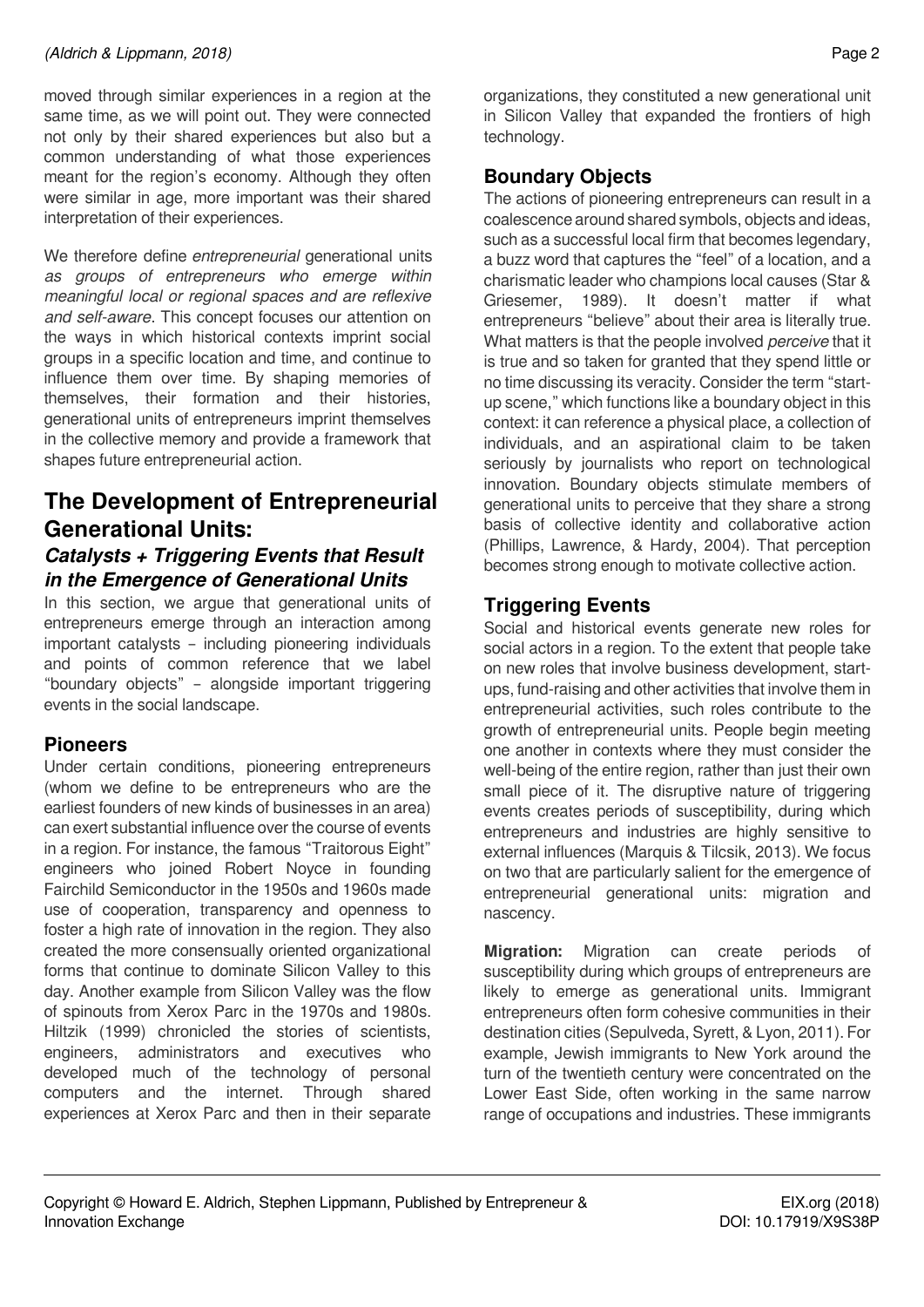trusted and supported one another. They created financial institutions that lent capital to one another and social organizations that helped them interact informally. The resulting social capital – growing networks of trusted others who held the perception that they shared a common fate -- partially explains the high rates of entrepreneurship among Jewish immigrants to New York around that time (Godley, 2001).

**Nascency:** Groups of entrepreneurs who are among the first entrants into a new industry are also more likely to form an entrepreneurial generational unit. As entrepreneurs establish the "rules of the game" in an emerging industry, they often enact a collective identity that shapes further development (Hjorth & Johannisson, 2003). In Silicon Valley, semiconductor firms, local bars and restaurants, and the Valley itself all served as important focal points that united these early technology entrepreneurs into a cohesive group: many of these entrepreneurs spoke of being a "part of something" – which was in large part the coalescence of a generational unit of entrepreneurs that continued to exert an influence in the following decades (Berlin, 2005; Malone, 2002). Over the ensuring decades, the feeling of shared fate extended into community voluntary and non-profit associations, such as the Mountain View Los Altos Soccer Club for the children of the region's tech entrepreneurs and the Bay Area Glass Institute (BAGI), formed in 1996 to educate people in the region by hosting glass art exhibits, teaching classes and operating a glass studio.

# **Launching the Legend**

Generational units can arise at any place and at any time and be shaped by forces beyond their control. But why some become embedded in the collective consciousness and persist over time depends on the degree to which generational units can *imprint* their actions and ideas on the collective memory -- a more deliberate process. Generational units use four mechanisms to create memories, help these memories persist over time and promote conditions ideal for entrepreneurial activity: philanthropy, mentorship, institution building and technologies of memory.

### **Public Philanthropy**

After leaving their firms, many pioneering entrepreneurs with positive reputations and local influence continue to work in leadership roles and build legacies through philanthropy. In many cases, this happens through the sponsorship of university centers for entrepreneurship

### **Mentorship**

Prominent entrepreneurs on the leading edge of industry may also give time and provide mentorship to new entrepreneurs (Ozgen & Baron, 2007). For instance, because of his position of prominence in the generational unit of first-generation Silicon Valley entrepreneurs, Robert Noyce was positioned to mentor many figures from the next wave of technology start-ups that relied on the integrated circuit he helped create. Mentoring results in imprinting through pioneers fostering a shared vocabulary of motives among a region's emerging entrepreneurs, defining and interpreting past actions in terms of "what's good for the region."

### **Institution Building**

Cohesive generational units of entrepreneurs are particularly effective agents for creating the institutions that sustain a region's entrepreneurial activity. The second wave of entrepreneurship in Silicon Valley reinforced the networks, venture capitalists, vendors, law and public relations firms, and customers that had emerged through the first wave of the industry's emergence (Berlin, 2005: 253–254). Rather than developing their own interpretations of a region's history, participants in the "second wave" were primed to accept the narrative promulgated by the pioneers who established the institutions. Institutions such as the Tech Museum of Innovation in San Jose provide a physical manifestation of the region's successful development.

### **Technologies of Memory**

Generational units are strengthened by "technologies of memory," which are devices that capture and carry memories in a collective sense (Olick, 1999). Memories may be symbolized or embodied in a physical object or a specific place. Such stories about entrepreneurial action (no matter how apocryphal) can create powerful collective memories. For example, the legendary stature of Silicon Valley's entrepreneurial history persists in the continued fascination with places like the "HP garage,"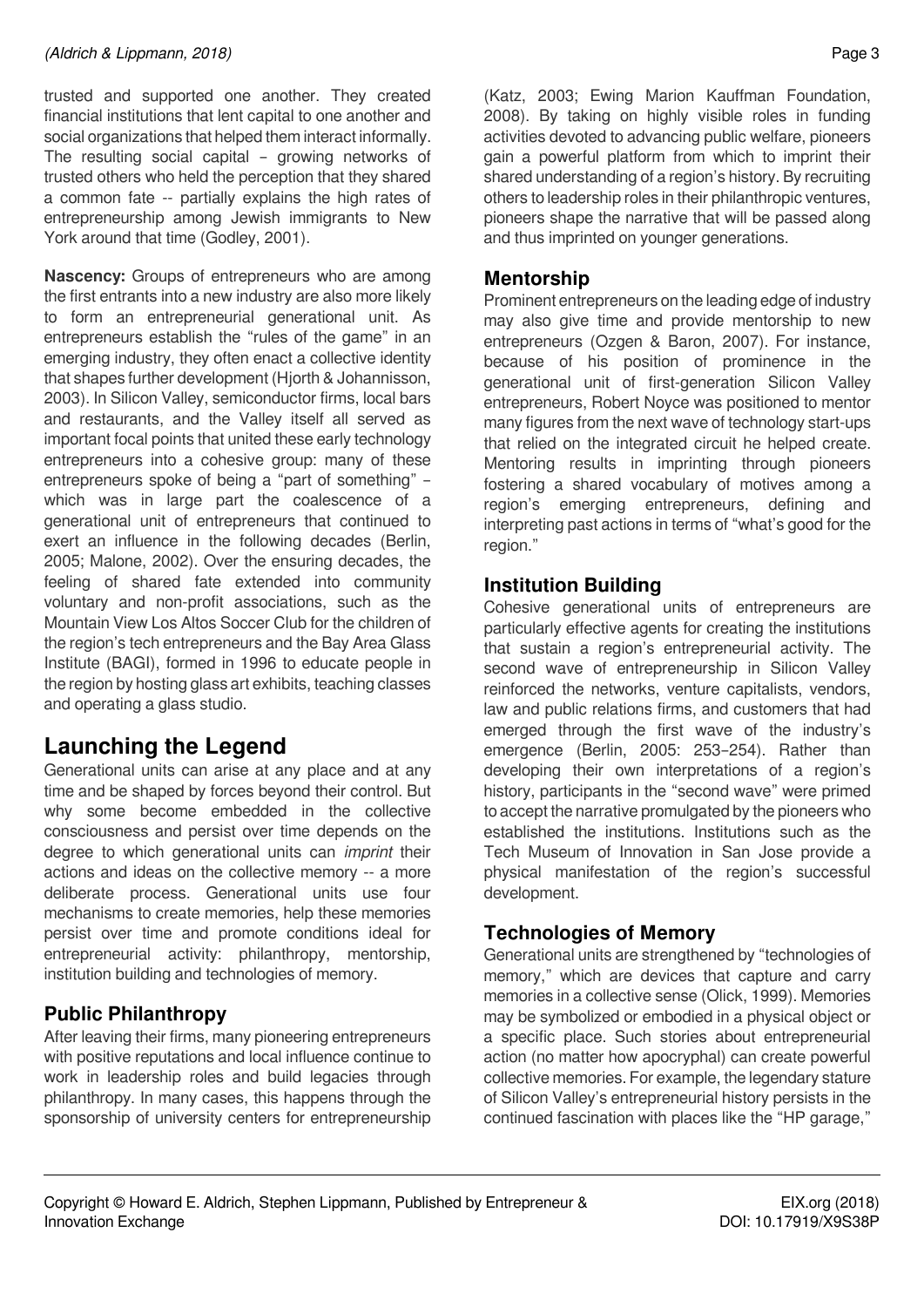which help to sustain a belief in the lure of the area and the serendipity of entrepreneurial success there (Audia & Rider, 2005).

# **Continuing the Legacy Cements a Region's Advantage**

Once generational units of entrepreneurs insinuate themselves and their legacies into the collective identities of particular regions, how do they persist? In addition to embedding these identities in the institutional and historical structures of areas, the identities they create become part of the collective memory and shape not only common beliefs that tap into that shared memory, but also entrepreneurial ambition and migration patterns for future generations. A stock of boundary objects facilitates the formation of identities drawing on collective memories, such as stereotypes of a region being hospitable to certain "types" of migrants (Molotch, Freudenberg and Paulsen 2000).

"Types" of migrants can refer to such things as ethnicity, moral character, or lifestyle preferences, as noted by Kaufman and Kaliner (2011). They hypothesized that stereotypes of places, which exist in the collective memory over time, draw people through a process of "idio-cultural migration." Current stereotypes about a place draw sympathetic migrants, who then contribute to the ongoing stereotyping of a region. In their case study of New Hampshire and Vermont, they found that through an active strategy of branding and tourism promotion, Vermont transitioned from one of the most conservative states in the union into a beacon for left-leaning Americans, whereas New Hampshire, which avoided such a promotional plan, remains deeply conservative. Once Vermont was branded as a skiing and outdoor mecca, and drew vacationers and affluent temporary residents interested in those lifestyles, it emerged in the collective consciousness as a place "for" those kinds of people. As a result, new migrants interested in a lifestyle characterized by liberal political ideologies and laid-back lifestyles were drawn there permanently, cementing the state's idio-culture.

A similar and very powerful chain appears to exist in entrepreneurial regions. Legendarily innovative regions tend to draw educated and innovative people. They may be attracted because traditional, firm-based jobs await them there, but they also may be drawn because the regions contain the "scenes" hopeful entrepreneurs wish to be a part of (Moretti 2012; Castells 2014). Indeed, some have argued that spinoff activities contribute significantly to sustained regional economic advantage (Boschma 2015). At the firm level, technology companies hoping to boost innovation and competitiveness often open branches in Silicon Valley in hopes of capturing some of the "magic" of the region. These branches themselves have been responsible for spawning a significant number of spinoffs and entrepreneurial endeavors (Adams 2011). Regions widely known for their entrepreneurial activity attract others hoping to replicate the famous success stories that live on in the collective memory.

The Research Triangle Park in North Carolina, although established in 1951, only a few years after Silicon Valley began its ascent, struggled to create its own unique history because it could not disentangle itself from the histories of the three local universities and the international identities of the major firms locating there, e.g. IBM and Northern Telecom. Only when several waves of downsizing hit the region, due to corporate mergers and consolidations, did a separate entrepreneurial identity begin to emerge via the many small firms created by ex-corporate employees.

# **A New Focus for Teachers and Scholars**

In applying generational concepts to entrepreneurship. we have emphasized two factors. First, we noted how "triggering events" like migration and new industries help individuals form generational units with shared experiences, self-awareness, and meaning-making. During periods of disruption and transformation, people are particularly susceptible to the influence of strong social and emotional forces in their environments. In such periods, generational units in regions may be imprinted with an entrepreneurial orientation that marks them off from previous generations. Second, we outlined the ways in which generational units persist and create durable memories that persist for decades by exercising leadership, creating legacies, building supportive institutions and enacting technologies of memory. Our argument stressed that the persistence of generational units is not automatic, but rather depends upon collaborative and collective action by the people within them.

Among organization and management scholars, recognition is growing that history matters for organizational theory (Lippmann and Aldrich 2014;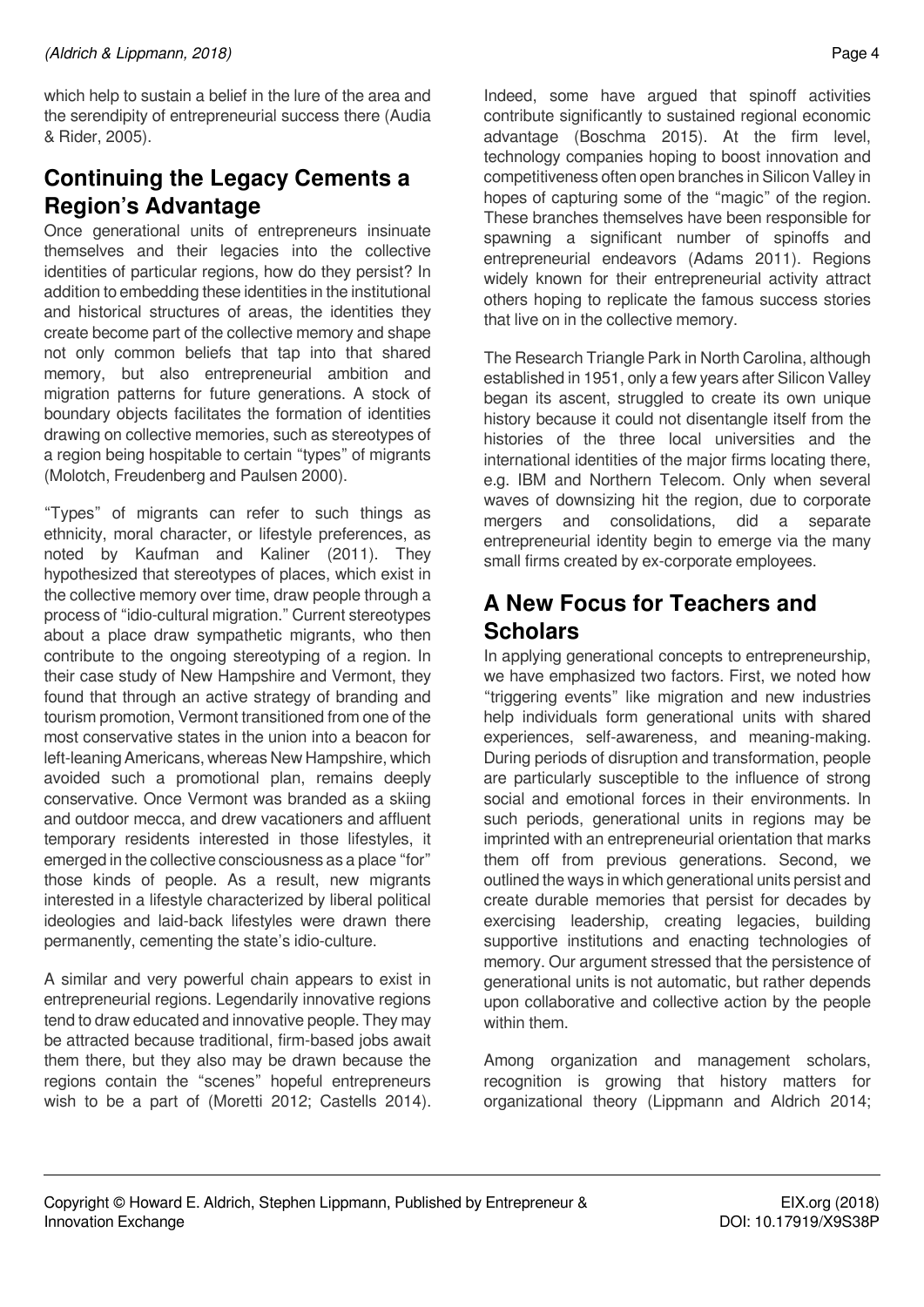Rowlinson, Hassard and Decker 2014), and generational concepts provide a fruitful avenue for incorporating history into entrepreneurship studies in a meaningful, multilevel way. Despite the growing attention paid to the importance of generations in the social sciences and to generational differences in work orientations and entrepreneurship by the popular media, only a few have looked closely at generational differences as applied to entrepreneurship studies. In response, we have outlined an approach to studying entrepreneurship that identifies ways in which generational concepts may enrich our understanding of entrepreneurial dynamics. We moved beyond purely demographic definitions of generations and instead focused on the social and historical dynamics that lead to meaningful collectives, with high degrees of selfawareness and a shared entrepreneurial identity. We argue that these concepts, frameworks and ideas offer historically informed insights into our understandings of entrepreneurial dynamics.

We have argued that generational units are important mechanisms involved in the processes of social evolution and social change. As groups and societies reproduce themselves from generation to generation, those members that comprise new generations (or generational units) are predisposed to view the world through an historically conditioned lens. Because "members of any one generation can participate only in a temporally limited section of the historical process" (Mannheim 1952:292), a new generation comes into "fresh contact" with existing social, economic and historical circumstances. This *de nov*o contact allows for new interpretations of those circumstances in a way that is somewhat disconnected from those of previous generations, who had different experiences with them and thus hold different understandings. These diverse interpretations often lead to dissimilar responses to the same events. When collectives of entrepreneurs make meaning out of their actions and embed those meanings in the collective memory, they shape the trajectory of future entrepreneurial activities.

# **Creating the Conditions for New Generations**

The generational memories that provide coherence to generational units provide a useful theoretical mechanism for linking historical, social and cultural contexts to individual actions and agency. Generational units and the collective memories they sustain over time reconnect agency and structure in the study of entrepreneurship by regarding individuals as the conduits through which social structures persist and shape future entrepreneurial action (Haveman, Habinek and Goodman 2012; Van de Ven and Lifschitz 2013). From a macro-structural perspective, we have argued that regional infrastructure and social networks matter for the development of generational units. We have shown how critical periods in development matter for the emergence of generational memories, and posited a number of important factors that might be directly relevant to the emergence of entrepreneurial generational units. By providing a mnemonic link between individual-level action to not only the social context in which those actions occur, but also to the historical processes that shaped them, generational units and generational memories can shed new light on the ways in which history matters for entrepreneurship studies and for policy makers hoping to foster economic growth through entrepreneurship. For example, regions hoping to attract young entrepreneurs must establish an infrastructure in which those entrepreneurs can cohere into a meaningful social unit so that information, knowledge and an entrepreneurial identity is more easily distributed and accessible.

Entrepreneurs are agents of social and economic change, but they carry out their actions in particular institutional contexts. The integration of those individual actions and the ways in which they are influenced by contextual factors is a major thrust of entrepreneurship research, although much of the literature tends to favor one at the expense of the other (Aldrich 2011). We have proposed a focus on the historiographical concepts that emerge from generational theory as a fruitful way to integrate structure and agency. In our view, entrepreneurs are the carriers of history, as generational memories shape their actions, but also have the power to transform the status quo, as the new organizations and new models for organizing differ from those created under different historical circumstances. Incorporating generational concepts into research on entrepreneurship will help to more fully incorporate history into our understanding of entrepreneurial and organizational processes.

### **References**

Adams, S. B. (2011). "Growing where you are planted: Exogenous firms and the seeding of Silicon Valley." Research Policy **40**(3): 368-379.